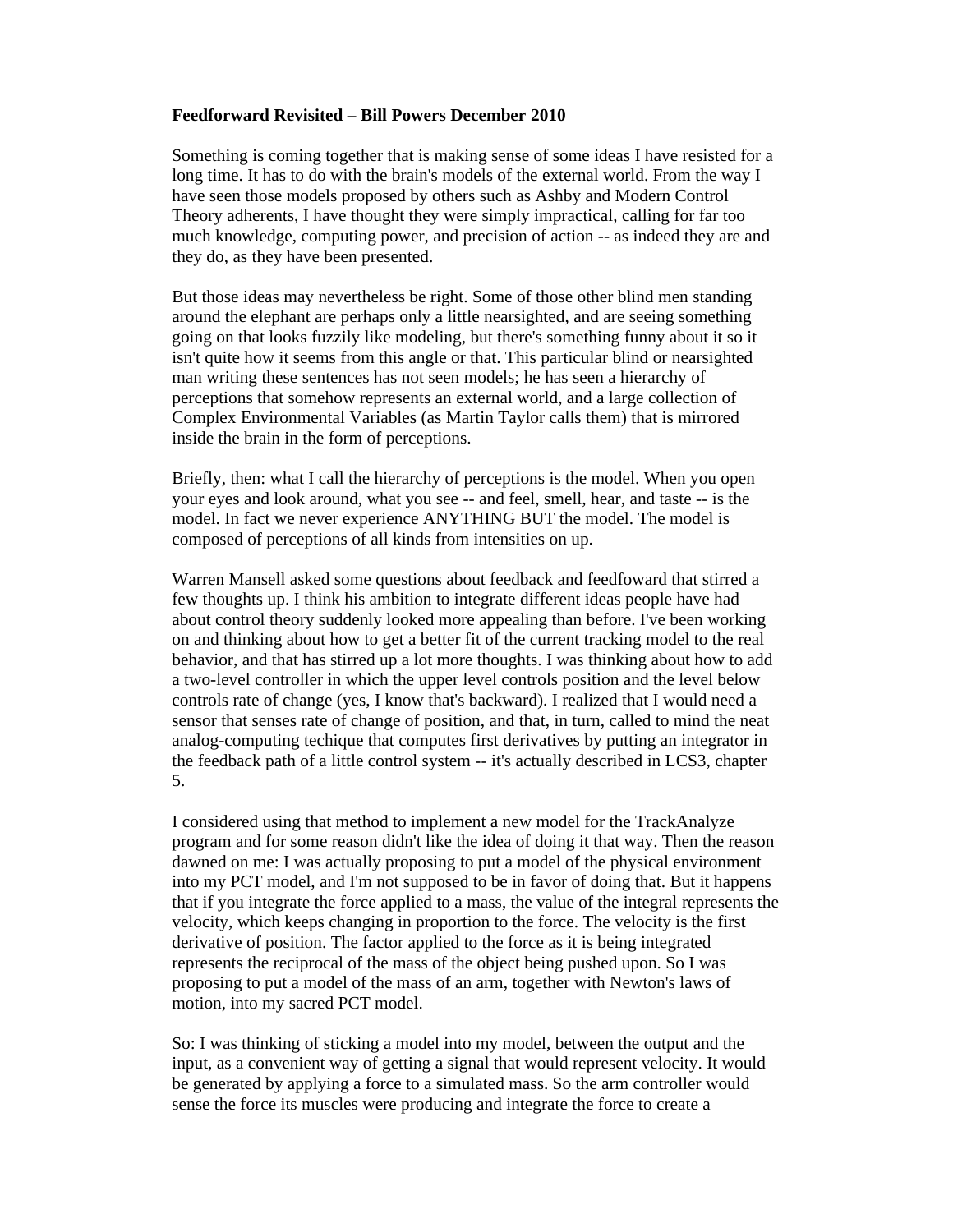synthesized perception of the velocity, and then it would have a controller for controlling that integrated perception and we would have one level of control.

But wait. Where did that model come from? Don't we need to control through the real world outside? It came from applying perceived forces to perceived things and -- for one example -- seeing them move. A kinesthetically detected output force becomes a perceptual signal representing force; the force signal is integrated to produce a visual perception of changing velocity; a visual perception of velocity is integrated to produce a visual perception of position, and a changing velocity produces a perception of acceleration. And this is all happening inside the nervous system. In a model.

The modern control theorists came closest to seeing how this works. They said that the internal model was carefully constructed to have the same properties as the external "plant" that was to be controlled. Then the brain could work out, internally, what signal it had to send into the model to make it behave in a certain way, and when it had that working, it could send the same signal to the external "plant" and it would behave the same way. They admit that to make this work the model of the plant has to be rather dauntingly accurate, and every disturbance has to be accurately anticipated as to size, direction, and time of occurrance.

So the picture I got was that the brain supposedly had the ability to examine the plant and measure its properties, and then constructed a computed model inside itself based on the data thus obtained. But of course I knew that the brain can do no such thing: all it knows are the perceptions it gets, and it has no way to compare them with the real plant Out There to see if it got the measurements right. Everything it does has to be done with the perceptions, not with the real plant.

That is where I had always stopped before, just prior to discarding the model-based control idea once again. But for some reason, this time I kept going.

We can sense output force because the tendons have sensors that report how hard the muscles are pulling, and we have pressure sensors all over that detect how hard a hand or foot is pressing against something else. We have sensors to tell us if a joint angle is changing as a result of the force, and of course we have vision to give a different spatial view of the result. So by experimenting with output forces, we can build up a set of control systems for controlling the immediate consequences of applying forces. We can get to know how much consequence a given amount of force produces. Years later we will learn that the ratio of force to consequence is called "mass." But if we integrate the force to produce a velocity, we can discover empirically what the value of this ratio is for different objects, without calling it anything.

That is all we need to do to build up a model of the external world. It's not even that; it's just a model of the world. The idea that there's also an external world that we don't experience takes a while to develop. At first it's just the only world there is.

So that is the model that Ashby and the Modern Control Theorists are talking about. It's the world we experience. When we examine that external plant in order to model it, we're already looking at the brain's model. It lacks detail, but as we probe and push and peer and twiddle and otherwise act on these rudimentary perceptions, new